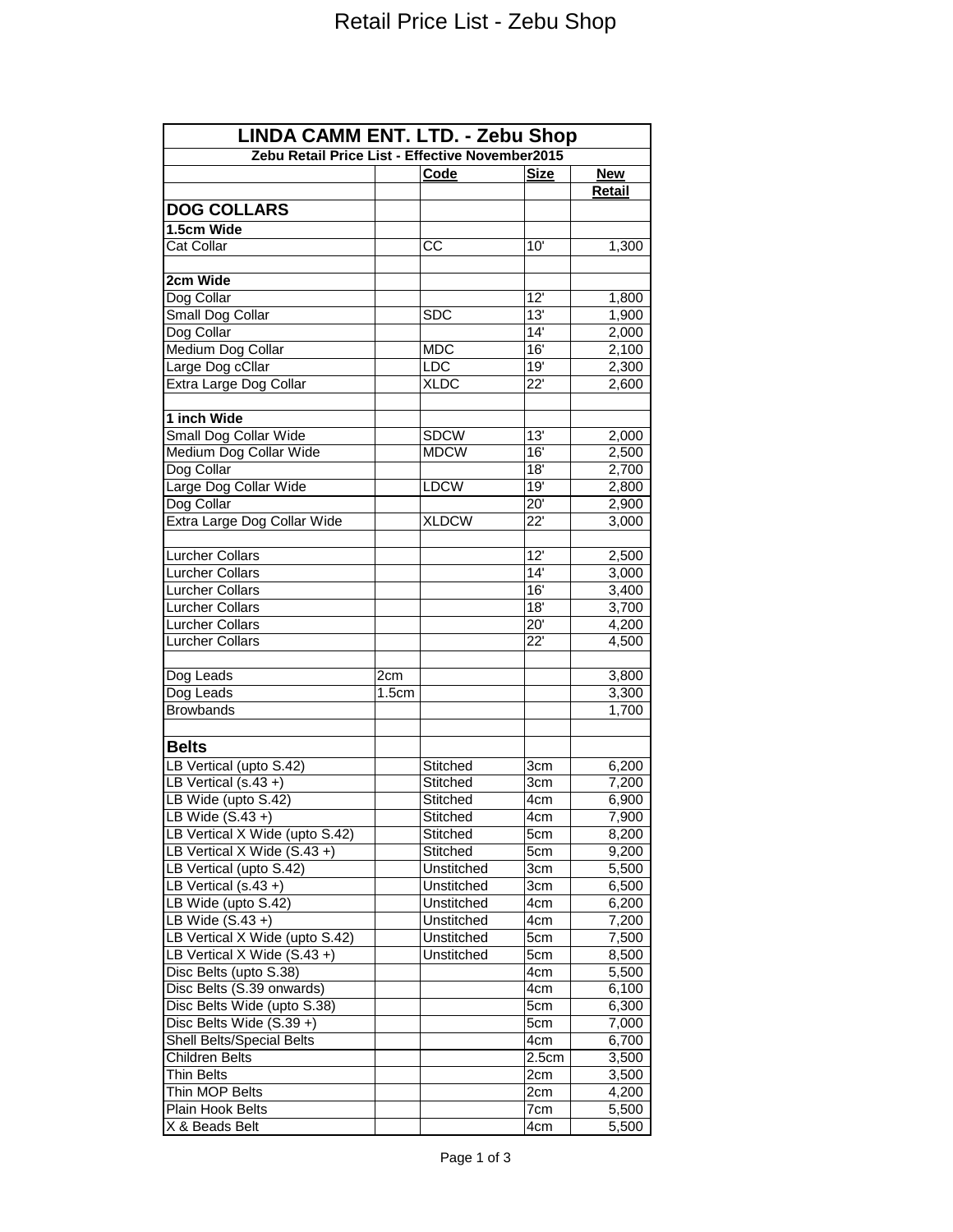| Zebu Retail Price List - Effective November2015 |                  |            |                 |            |  |  |
|-------------------------------------------------|------------------|------------|-----------------|------------|--|--|
|                                                 |                  | Code       | <b>Size</b>     | <b>New</b> |  |  |
| Disc Hook Belts                                 |                  |            |                 | 8,500      |  |  |
| <b>Tassle Belts</b>                             |                  |            |                 | 9,000      |  |  |
| Tassle Blets - FB                               |                  |            |                 | 10,500     |  |  |
| Hair On Belts                                   |                  |            | 4cm             | 2,500      |  |  |
| Plain Belts (upto S.42)                         |                  |            | 4cm             | 3,500      |  |  |
| Plain Belts (S.43+)                             |                  |            |                 | 4,000      |  |  |
| Plain Stitched Belts (upto S.42)                |                  |            |                 | 4,500      |  |  |
| Plain Stitched Belts (S.43+)                    |                  |            |                 | 5,000      |  |  |
| <b>Ring Belts</b>                               |                  |            |                 | 6,000      |  |  |
| Verical Hook Belts - Horn Button                |                  |            | 6cm             | 8,700      |  |  |
| <b>Stripy Belts</b>                             |                  |            | 4cm             | 5,000      |  |  |
| <b>Stripy Belts Beaded</b>                      |                  |            | 4 <sub>cm</sub> | 6,000      |  |  |
| <b>Stripy Hook Belts</b>                        |                  |            | 7cm             | 6,500      |  |  |
|                                                 |                  |            |                 |            |  |  |
| <b>Bags</b>                                     |                  |            |                 |            |  |  |
| Maasai Bags                                     |                  |            |                 | 11,700     |  |  |
| Large Tuareg Bags                               |                  | <b>LTB</b> |                 | 9,500      |  |  |
| Small Beaded Bags                               |                  |            |                 | 4,300      |  |  |
| Flap Beaded Bags                                |                  |            |                 | 5,600      |  |  |
| Large Beaded Bags                               |                  | LBB        |                 | 13,900     |  |  |
| David Bags - Leather/Suede - Plaited handles    |                  |            |                 | 5,000      |  |  |
| David Bags - Fringed - Plaited handles          |                  |            |                 | 6,500      |  |  |
| <b>Belt Bags</b>                                |                  |            |                 | 12,500     |  |  |
| <b>Belt Bags Beaded Handles</b>                 |                  |            |                 | 15,400     |  |  |
| Thai Suede Bags                                 |                  |            |                 | 5,600      |  |  |
| Hold All (Travel) Bags                          |                  |            |                 | 27,000     |  |  |
| <b>Mobile Wallets</b>                           |                  |            |                 | 1,000      |  |  |
| Coin Purse                                      |                  |            |                 | 1,000      |  |  |
| Purse Large                                     |                  |            |                 | 1,700      |  |  |
| <b>Disc Wallets</b>                             |                  | 1 Zip      |                 | 900        |  |  |
| <b>Disc Wallets</b>                             |                  | 2 Zips     |                 | 1,100      |  |  |
| <b>Small Square Wallets</b>                     |                  | 1 Zip      |                 | 1,100      |  |  |
| <b>Square Wallets</b>                           |                  | 2 Zips     |                 | 2,000      |  |  |
| <b>Banana Wallets</b>                           |                  |            |                 | 3,100      |  |  |
| Document Wallets                                |                  |            |                 |            |  |  |
|                                                 |                  |            |                 | 6,300      |  |  |
| <b>Toiletry Bags</b>                            |                  |            |                 | 5,000      |  |  |
| Computer Bags                                   |                  | (Small)    |                 | 21,000     |  |  |
| Computer Bags                                   |                  | (Large)    |                 | 25,000     |  |  |
| Prada Bags                                      |                  | (Leather)  |                 | 15,000     |  |  |
| George Bags                                     |                  |            |                 | 15,000     |  |  |
| Christine Bags                                  |                  |            |                 | 13,000     |  |  |
| Rucksacks                                       |                  |            |                 | 22,000     |  |  |
| Make Up Clutch Bags                             | $6' \times 8.5'$ |            |                 | 3,500      |  |  |
| Make Up Clutch Bags Large                       | $7' \times 9.5'$ |            |                 | 5,400      |  |  |
| <b>Stripy Bags</b>                              |                  |            |                 | 15,000     |  |  |
| MTB Bags                                        |                  |            |                 | 8,500      |  |  |
| <b>Cowhorn Items</b>                            |                  |            |                 |            |  |  |
| Round Bangles                                   |                  |            |                 | 900        |  |  |
| <b>Curved Bangles</b>                           |                  |            |                 | 900        |  |  |
| Soap Dish                                       |                  |            |                 | 1,300      |  |  |
| Salt/Cellar Sets                                |                  |            |                 | 900        |  |  |
| <b>Teabag Holders</b>                           |                  |            |                 | 1,000      |  |  |
|                                                 |                  |            |                 |            |  |  |